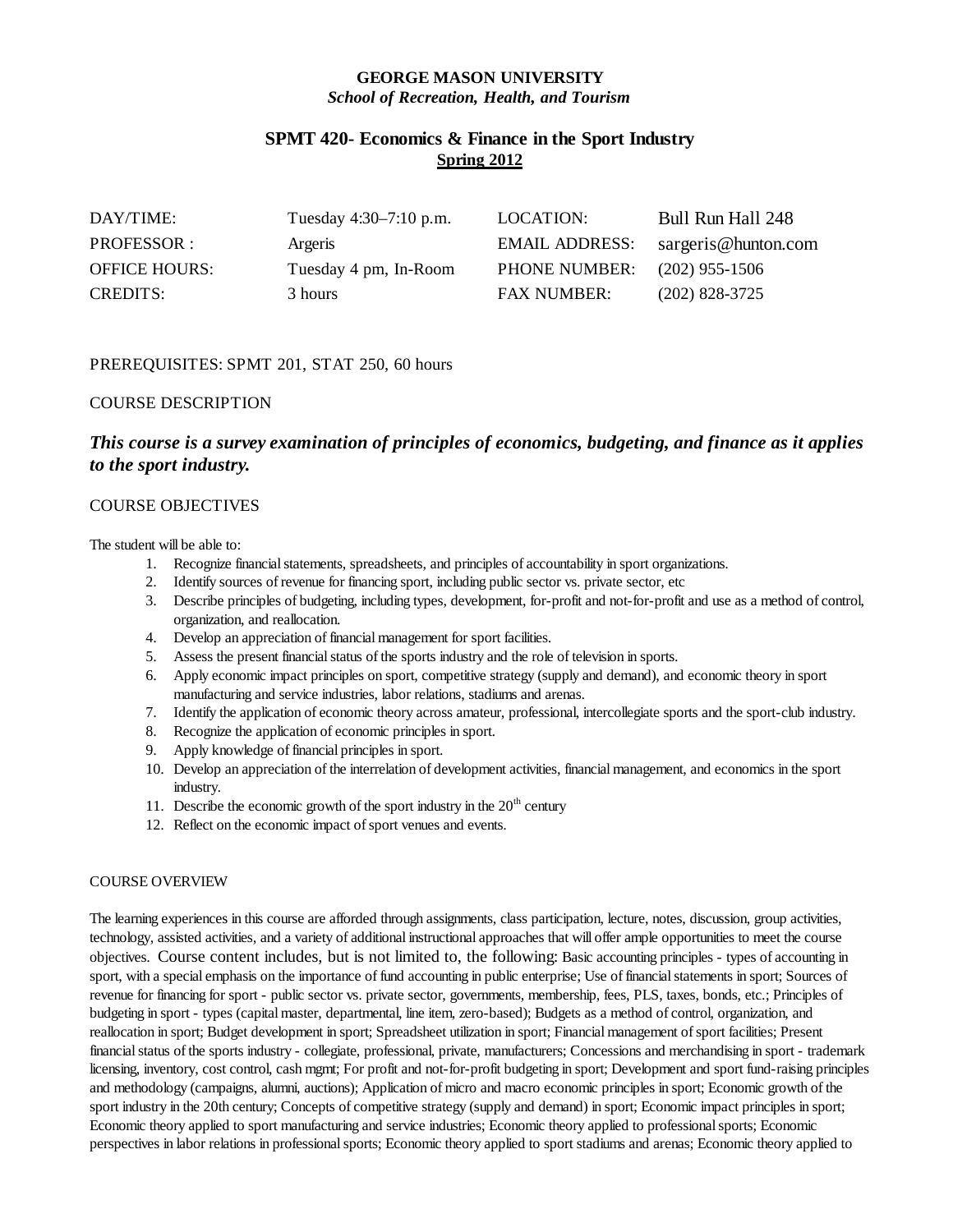intercollegiate sports; Impact of the television industry on professional sports; Impact of the television industry on intercollegiate sports; Economic impact of sport venues and events; Economic theory applied to the sport club industry; Relating infrastructure to competitive strategies in the manufacturing and service industries in sport.

## HONOR CODE

George Mason shares in the tradition of an honor system that has existed in Virginia since 1842. The Honor Code is an integral part of university life. On the application for admission, students sign a statement agreeing to conform to and uphold the Honor Code. Students are responsible, therefore, for understanding the code's provisions. In the spirit of the code, a student's word is a declaration of good faith acceptable as truth in all academic matters. Cheating and attempted cheating, plagiarism, lying, and stealing of academic work and related materials constitute Honor Code violations. To maintain an academic community according to these standards, students and faculty must report all alleged violations to the Honor Committee. Any student who has knowledge of, but does not report, a violation may be accused of lying under the Honor Code. Students in this course are held to the strictest standards of the George Mason University Honor Code.

## STUDENT SUPPORT

Any eligible student with an exceptionality documented through George Mason University's Disability Resource Center must notify the instructor so that suitable accommodations can be implemented. The notification should take place during the first week of classes.

#### Expectations:

- 1. All assigned reading for each class is to be completed prior to coming to class.
- 2. All written assignments must be typed (computer word processing is recommended).
- 3. Regular attendance and participation is expected.
- 4. If you miss a class, it is your responsibility to obtain class materials from sources other than the instructor.
- 5. Students must abide by the Honor Code, guided by the spirit of academic integrity.

#### Class Attendance:

It enhances your academic success to be in class; therefore, you should attend allscheduled class meetings in accordance with George Mason policy: Students are expected to attend the class periods of the courses for which they register. In-class participation is important not only to the individual student, but to the class as a whole. Because class participation may be a factor in grading, instructors may use absence, tardiness, or early departure as de facto evidence of nonparticipation. **Any student who does not attend at least 60% of the classes will not pass the course.** Excessive absences or tardiness result in lowering of your grade. Students who miss an exam with an acceptable excuse may be penalized according to the individual instructor's grading policy, as stated in the course syllabus.

#### Participation:

Respect the free exchange of thought in an academic environment and the participants therein. For example: a) do not have any sound emitting devices turned on; b) wait until the teacher/guest speaker has finished prior to gathering your belongings; and c) do not smoke, chew tobacco, eat, sleep, disrupt others by inappropriate talking, or disrespect the class schedule by being tardy. You are encouraged to a) feel free to openly and respectfully contribute your thoughts; b) listen actively to the comments of others; c) be punctual; d) ask any and all appropriate questions that you have; and e) maintain civility in your interpersonal communications. Class discussions will be conducted in a civil, informed fashion wherein disruptive students will be asked to leave the class. Your contributions are not only welcomed, they are essential. **This may also apply to laptops…if they are not needed during discussions, they should not be opened/on.**

#### Alternative Work:

Make-up work is not allowed in this class. Only those excused absences supported by documentation will be addressed at the instructor's discretion on an individual basis (e.g. a physician's note for an illness). Alternative work due to intercollegiate athletic competitions or other legitimate university activity must be arranged – prior -- to due date. A grade of zero ('0') will be assigned to all missed work unless otherwise determined by the instructor. *There will be no extra credit option in this course.*

## REQUIRED READINGS

Readings will include assigned chapters within the text and/or current articles and news in sport management (e.g. Sports Business Journal, internet articles, etc.) to be determined by instructor.

Students will be required to be prepared each week with a reading (article, internet item, etc.) directly related to the course content for class discussion.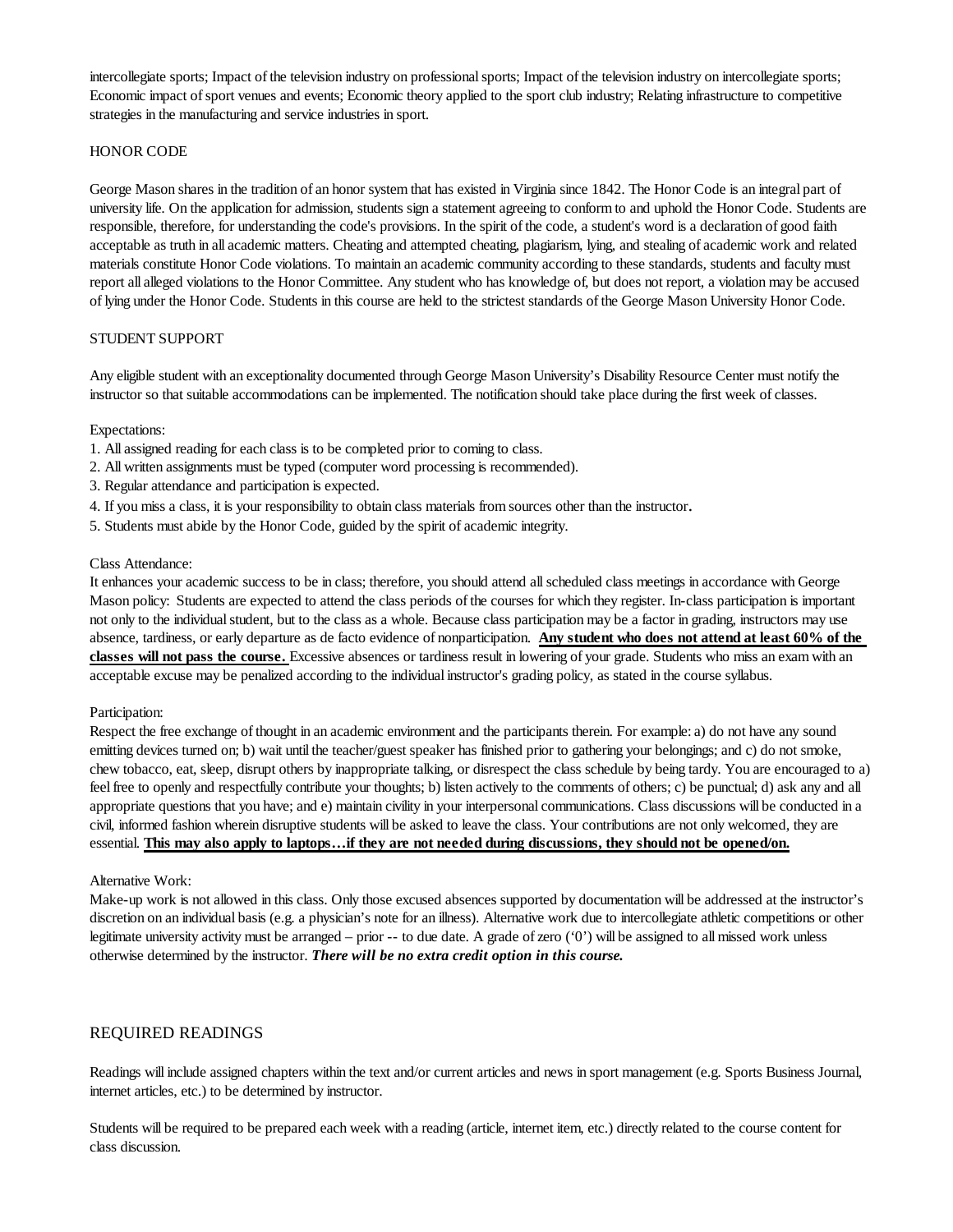*Required Texts:* Sawyer, T.H., Hypes, M.G., & Hypes, J.A. (2004). *Financing the Sport Enterprise.* Champaign, IL: Sagamore Publishing.

Subscription to Street and Smith's Sports Business Journal (information on reduced-rate subscription will be provided to students at first class.)

Guest speakers may be utilized to expand upon topics covered in the assigned readings and class lectures.

Professor may provide additional supplemental readings as required by current events and/or class interests.

# EVALUATION

### *Graded Assessment:*

Assessment of student objectives and performance will include, but is not limited to, successful completion of a combination of quizzes, exams, written and/or oral projects/presentations, and regular in-class and/or out-of-class assignments.

Specifically, graded assessments will include (please note that requirements and expectations for grading for each assessment will be explained in detail in class prior to assignment being due):

- a) **Two in-class quizzes** (to cover assigned readings and class lectures). Each will include short answer/essay questions, and will count as 15% of final grade;
- b) "Case" paper. A 1000-word report on a topic assigned in Class Three, and will count as 20% of final grade;
- c) "Formal" **group class presentation & paper**, on a topic mutually agreed upon between professor and student on a subject specifically relevant to SPMT 420, exercise will count as 40% of final grade in groups of four or five; and
- d) Cumulative **class participation** will count as 10% of final grade. This will include attendance, participation in class discussions, and any other smaller homework/classwork assignments.

## **Grading Scale**

| $A = 94 - 100$ | $B_{+}$ = 88 - 89 | $C_{+}$ = 78 – 79 | $D = 60 - 69$ |
|----------------|-------------------|-------------------|---------------|
| $A - 90 - 93$  | $B = 84 - 87$     | $C = 74 - 77$     | $F = 0 - 59$  |
|                | $B - = 80 - 83$   | $C_{-}$ = 70 – 73 |               |

## **NOTE:** *A detailed schedule of weekly assignments will be provided during the first class meeting.*



**EST. 2004** 

- All students are held to the standards of the George Mason University Honor Code [See http://www.gmu.edu/catalog/apolicies/#Anchor12]
- University policy states that all sound emitting devices shall be turned off during class unless otherwise authorized by the professor
- Students with disabilities who seek accommodations in a course must be registered with the Disability Resource Center (DRC) and inform the instructor , in writing, at the beginning of the semester [See www.gmu.edu/student/drc]
- For additional School of Recreation, Health, and Tourism information, please visit the website at http://rht.gmu.edu